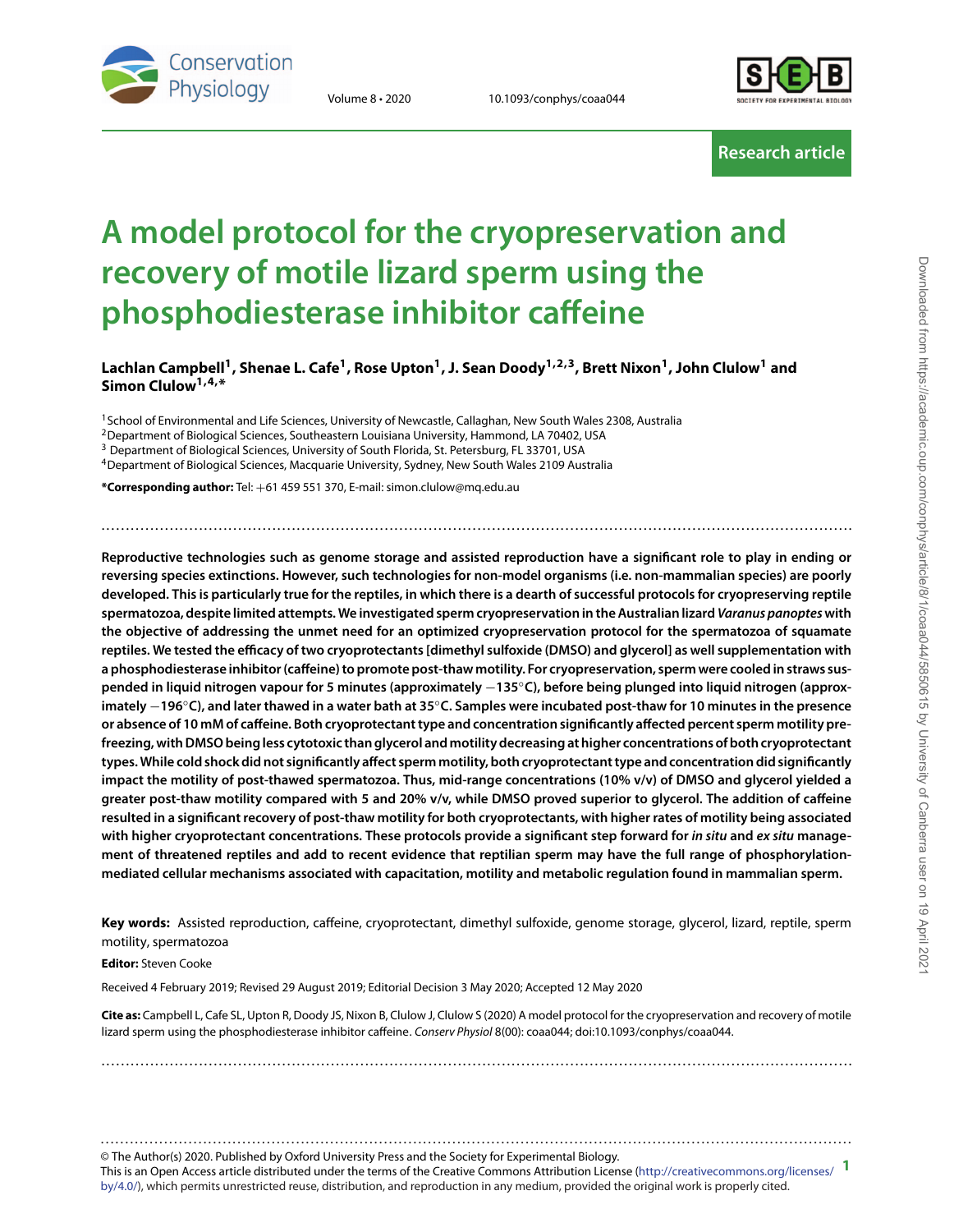## **Introduction**

The collection and storage of genomes through sperm cryopreservation, combined with associated assisted reproductive technologies (ARTs) for restoring animals and genes using the genetic material, could play a large role in threatened species conservation [\(Browne](#page-6-0) et al., 2011; [Clulow and Clulow, 2016;](#page-7-0) [Howard](#page-7-1) et al., 2015). Despite the potential to apply these technologies to all vertebrate taxa, reptiles are a relatively neglected taxon, with few successful sperm cryopreservation protocols developed for this group despite some attempts and typically much lower rates of successful post-thaw recovery [\(Browne](#page-6-0), et al., 2011; [Clulow and Clulow, 2016;](#page-7-0) Molinia et al.[, 2010\). This is important because up to 25% of reptilian](#page-7-2) species are threatened with extinction globally and a further 25% are classed as data deficient (Böhm et al.[, 2013\)](#page-6-1). Indeed, some reptile orders such as the Testudines and Crocodilia may [be as high as 50% threatened with extinction globally \(Böhm](#page-6-1), et al., 2013; [Grigg and Kirshner, 2015\)](#page-7-3).

Given the limited number of reports and species investigated across the reptiles, whose major lineages have evolved very different reproductive systems, there is a strong imperative to understand general principles and shared aspects of sperm cryopreservation protocols in one or more model reptile species. Ideally, these studies would serve as a prelude for the development of optimized protocols within and between reptilian groups. Lizards are one of the most diverse reptile groups, yet sadly, of the known approximately 6100 lizard species globally, the International Union for Conservation of Nature (IUCN) has classified at least onethird as threatened with extinction (Böhm[, et al.](#page-6-1), 2013; [Gibbons](#page-7-4) et al., 2000). Given their significance and diversity within squamate reptiles, lizards are an appropriate group to focus on for the development of an optimized sperm cryopreservation protocol, notwithstanding the success reported for one species [\(Young](#page-8-0) et al., 2017). One such lizard that is currently suffering large population declines is the yellowspotted monitor (Varanus panoptes), an Australian species that has been severely impacted by the presence of the invasive cane toad (Rhinella marina) (Doody et al.[, 2009;](#page-7-5) Doody et al., 2014; [Doody](#page-7-7) et al.[, 2017\). Affected populations decline](#page-7-6) through increased mortality rates resulting from lethal toxic [ingestion when the toad is consumed as prey \(Doody](#page-7-5), et al., 2009; Doody, et al.[, 2017;](#page-7-7) [Ujvari and Madsen, 2009\)](#page-8-1). Since its introduction to Australia in 1935 [\(Doody](#page-7-5), et al., 2019; [Lever, 2006\)](#page-7-8), the cane toad has caused population crashes of up to 97% in V. panoptes (Doody[, et al.](#page-7-5), 2009) as well as extirpations of this and at least one other monitor species in some parts of northern Australia (Doody, et al., [2017\), which in turn has resulted in rippling effects](#page-7-7) [throughout ecosystems via trophic cascades \(Doody,](#page-7-7) et al., 2017; [Doody](#page-7-9) et al., 2015). Varanus panoptes is thus an ideal model species for the development of sperm cryostorage and ARTs, because it is abundant ahead of the toad front for conducting experiments, but is threatened behind the invasion vanguard and exerts a disproportionately large influence

over its ecosystem, thus warranting urgent conservation attention.

..........................................................................................................................................................

..........................................................................................................................................................

Sperm cryopreservation involves a series of steps that must be optimized to minimize the cell damage associated with deep freezing [\(Dinnyes](#page-7-10) *et al.*, 2007). Dimethyl sulfoxide (DMSO) and glycerol are perhaps the two most commonly investigated cryoprotectants for the spermatozoa of wildlife species, although the relative success of each often varies depending on the species [\(Comizzoli](#page-7-11) et al., 2012). Cryoprotective agents (CPAs) also become increasingly toxic as the concentration increases [\(Best, 2015\)](#page-6-2), which can result from non-specific toxicity via water molecule interference with the cell membrane or specific toxicity derived from the CPA type and concentration [\(Fahy, 1986;](#page-7-12) [Fahy, 2010\)](#page-7-13). It is important to understand the interplay of these factors in order to develop appropriate conditions for sperm cryopreservation.

In addition to optimizing cryoprotectant, media and cooling rates as a part of the freeze-thaw protocol, other factors may aid in increasing the viability of sperm and thus improve their motility characteristics in preparation for ARTs such as in vitro fertilization (IVF) or artificial insemination. For example, the addition of the phosphodiesterase inhibitor caffeine has been shown to increase intracellular levels of the second messenger, cyclic-adenosine monophosphate (cAMP) [\(Pukazhenthi](#page-8-2) et al., 2005; [Saragusty, 2012\)](#page-8-3), resulting in a consequential increase in forward progressive motility in unfrozen epididymal sperm of the lizard, Lacerta vivipara [\(Depeiges and Dacheux, 1985\)](#page-7-14). In a similar context, cryopreserved mammalian spermatozoa have also been shown to display elevated levels of post-thaw motility following incubation in caffeine [\(Mbizvo](#page-7-15) et al., 1993; Rota et al.[, 2018;](#page-8-4) Schill et al.[, 1979;](#page-8-5) [Stachecki](#page-8-6) et al., 1994). The addition of caffeine could thus potentially be a novel and simple means by which to stimulate post-thaw motility of lizard sperm, although to the best of our knowledge this principle has never been tested. Therefore, optimizing cryopreservation protocols requires attention to the separate components of cryoprotectant, media and cooling/thawing rates, but also may be enhanced by additional post-thaw treatments.

The objective of the present study was to develop an optimized sperm-freezing protocol in the model lizard V. panoptes and thus further our understanding of how to freeze reptile sperm and enhance their subsequent post-thaw motility. Specifically, we aimed to determine the following: (1) cytotoxicity of two potential cryoprotectants at various concentrations pre-freeze, that might offset beneficial effects of protecting against freeze damage; (2) whether reptile sperm are sensitive to cold shock elicited in response to rapid-cooling protocols; (3) which cryoprotectant and concentration provides the best protection for freezing the spermatozoa; and (4) whether post-thaw sperm motility could be improved by the addition of the phosphodiesterase inhibitor caffeine, thus potentially providing a novel method for optimizing reptile spermatozoa freeze-thaw protocols.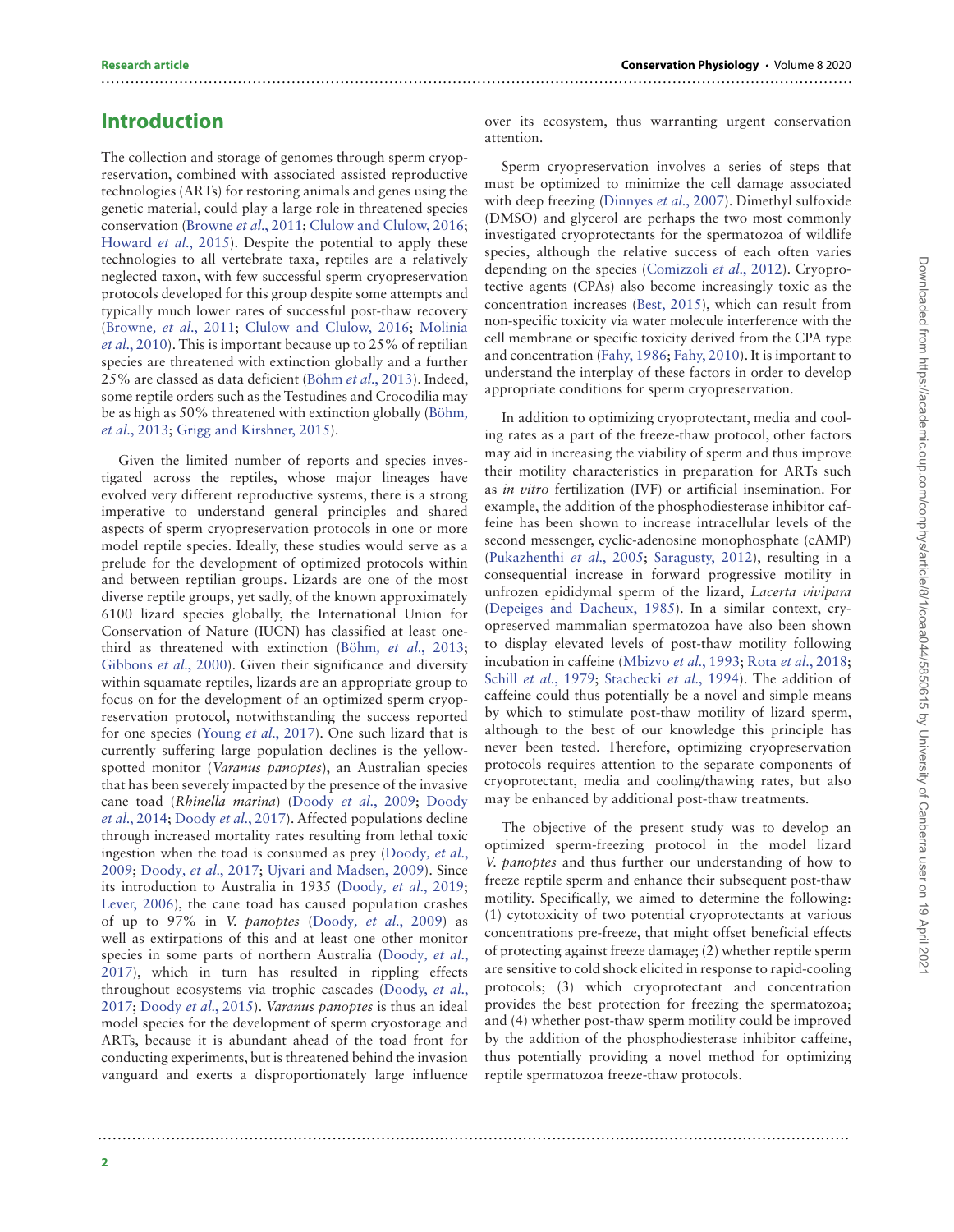# **Materials and methods Collection of animals, reproductive tracts and spermatozoa**

Varanus panoptes males  $(n = 11)$  were collected from Fitzroy Crossing, Western Australia (−18.192410 ◦S, 125.566893 ◦E) over two breeding seasons (November to April) in 2015  $(n=5)$  and 2017  $(n=6)$ . Animals were collected using cage traps (810  $\times$  254  $\times$  305 mm; Havahart, PA, USA) baited with kangaroo tails, checked twice daily. Animals were euthanized within 2 days of capture by blunt cranial displacement followed by immediate severing of the spinal cord. Immediately post-euthanasia, each animal was carefully dissected for the removal of both reproductive tracts. The testes and male genital ducts of lizards are intra-abdominal and paired with both tracts contributing to the production and storage of spermatozoa (left and right testes are of similar size) (Rheubert et al., [2014\). The major extra-testicular ducts are the epididymis](#page-8-7) and the ductus deferens and these are the primary sites of post-testicular sperm maturation and storage. The epididymis is regarded as the primary storage organ for sperm in lizards [\(de la Cruz](#page-7-16) et al., 2014; [Rheubert](#page-8-7), et al., 2014), although in V. panoptes, the ductus deferens is larger and holds more sperm than the epididymis during the reproductive season (unpublished data). Spermatozoa for this study were collected directly from the ductus deferens.

Upon dissection, the tracts and testes were immersed in Dulbecco's phosphate-buffered saline (PBS;  $Ca^{++}$ , Mg<sup>++</sup> free) (Sigma-Aldrich, St. Louis, MO, USA) to prevent desiccation. The vas deferens of both tracts were then macerated in a 60  $\times$  15 mm petri dish containing 1 ml PBS by making several incisions along its entire length. Following maceration, each dish was allowed to stand for 2 minutes to release the sperm from the tract. Excess tissue was removed from each dish to create the final sperm suspension for experiments. All animal experiments and procedures were conducted with approval of the University of Newcastle Animal Care and Ethics Committee (ethics authorization A-2016-601) and Western Australia scientific permit 08-001546-2.

## **Cytotoxic effects of cryoprotectant type and concentration on sperm motility**

The spermatozoa of four individuals collected during November 2015 were used to assess the cytotoxic effects of cryoprotectants on lizard sperm. Two to four sub-samples from each individual (14 in total) were incubated at room temperature (25 $\degree$ C) for 5 hours in PBS (Ca<sup>++</sup>, Mg<sup>++</sup> free) with or without DMSO or glycerol (Univar USA Inc., Redmond, WA, USA) at concentrations of either 5, 10 or 20% v/v. After the 5 hour incubation period, the percentage motile sperm in each sample was assessed in duplicate under a light microscope with phase optics (Nikon Instruments, Melville, NY) at  $400 \times$ magnification. At least 200 spermatozoa were assessed from a minimum of three randomly selected fields of view and

the experiment repeated four times for each individual (one individual repeated twice).

## **Effect of rapid cold shock**

..........................................................................................................................................................

..........................................................................................................................................................

The spermatozoa of five individuals collected during November 2015 were assessed for potential susceptibility to cold shock as a prelude to later determination of optimal cooling rates for sperm cryopreservation. Three to four samples (5 μl) of sperm macerates in PBS  $(Ca^{++}, Mg^{++}$  free) from each animal were placed on a glass microscope slide without a cover slip and incubated for 90 seconds at either room temperature (∼25◦C) or at −20◦C in a standard freezer. Following cooling, each sample was incubated at room temperature for 2 minutes before the percentage of motile spermatozoa was assessed as described above.

## **Effect of cryoprotectant type, cryoprotectant concentration during cryopreservation and post-thaw addition of caffeine on recovery of sperm motility**

Sperm macerates from five animals collected during April 2017 (n = 2) and December 2017 (n = 3) were used to test the effects of freezing and thawing on sperm motility in varying concentrations of two cryoprotectants in PBS  $(Ca^{++},$  $Mg^{++}$  free) media, followed by post-thaw addition of caffeine. Sperm macerate sub-samples from the two animals collected in April 2017 were diluted 1:1 in either DMSO or glycerol in PBS to achieve a final concentration of  $5\%$  v/v (n = 20) straws),  $10\%$  v/v (n = 24 straws) or  $20\%$  v/v (n = 24 straws). Individual sperm macerate sub-samples (50 μl) were loaded into 250 μl straws in triplicate and were cooled rapidly at a mean rate of approximately −32.1◦C/minute [\(Fig. 1\)](#page-3-0) by suspending the straws horizontally at 5 cm above liquid nitrogen in a foam ice box [\(Johnston](#page-7-17) et al., 2017). The cooling rate was determined by measuring the internal temperature of a 250-μl straw loaded with 50 μl of water and frozen following the same methods for the sperm-loaded straws. Temperature was measured using a thermocouple inserted into cryostraws containing distilled water and was repeated four times. After 5 minutes, the straws were plunged directly into liquid nitrogen and transferred to a liquid nitrogen dewar (Taylor-Wharton, Theodore, Alabama) for storage. The samples were subsequently thawed after ∼48 hours of storage by immersing the straws into a ∼500 ml of water bath at 35◦C for ∼1 minute. Each thawed straw was diluted 1:1 in PBS  $(Ca^{++}, Mg^{++}$  free) with or without the presence of 20 mM caffeine (Sigma-Aldrich, St. Louis, MO, USA) to achieve a final caffeine concentration of 10 mM. Sperm macerate subsamples from the three animals collected in December 2017 were subjected to the same freeze-thaw protocols above, but only using DMSO at a concentration of 10% v/v to serve as a direct comparison of the effect of season at that cryoprotectant concentration (end of wet season vs start of following wet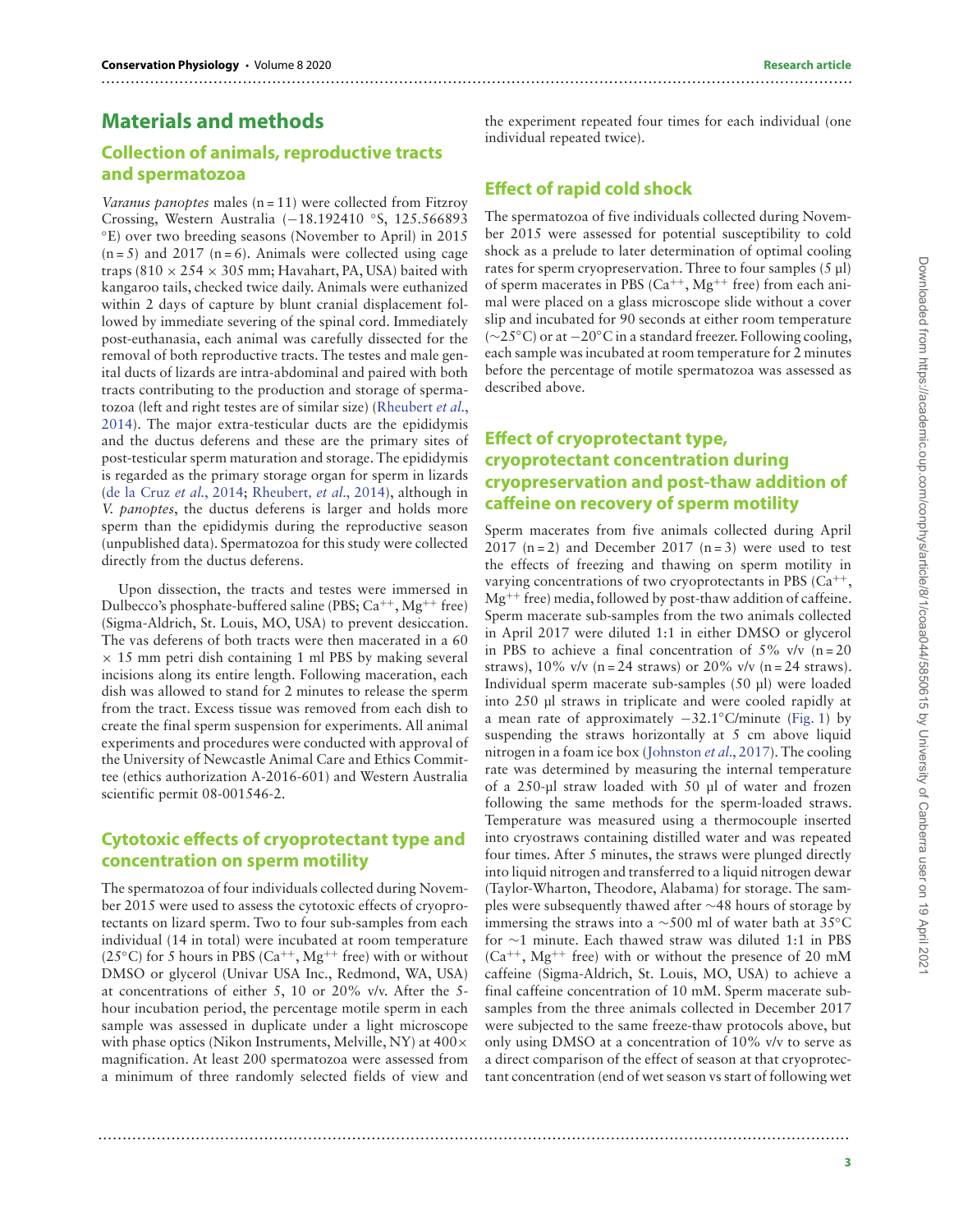

..........................................................................................................................................................

<span id="page-3-0"></span>Figure 1: Cooling rate of water suspended 5 cm above LN<sub>2</sub>, immersed in vapour and cooled over 5 minutes. The data are presented as raw means  $\pm 1$  standard error of the mean (n = 4 repetitions).



<span id="page-3-1"></span>**Figure 2:** The effect of cryoprotectant type and concentration on percent sperm motility in unfrozen samples incubated for 5 hours at room temperature (∼25◦C). The data are presented as raw mean percentage  $\pm$  1 standard error of the mean.

season). The percentage of motile sperm was then scored for all treatments as described above. Additionally, the percentage of live and dead sperm cells was determined through fluorescence microscopy by diluting samples 1:1 with propidium iodide (stock concentration, 1.5 mM) (Sigma-Aldrich, St. Louis, MO, USA) and immediately assessing following a 10 second incubation at room temperature. The first 100 cells were counted and determined as live (no fluorescence) or dead (red fluorescence).

#### **Statistical analysis**

All data were analysed by the non-parametric Kruskal–Wallis test using JMP Statistical Software (version 11, SAS Institute, Cary, NC, USA), with individual comparisons between treatments determined through Wilcoxon each pair analysis. Analyses were conducted on data derived from replicated sperm samples (straws) within individuals for each treatment.

# **Results**

#### **Animal morphometrics**

The mean snout-to-vent length of captured animals was  $647 \pm 112$  mm, while the average individual mass was  $3120 \pm 810$  g. The mean total testes mass was  $8.89 \pm 3.17$  g. The mean concentration of sperm in a 1 ml sample was 2.64  $\times$  $10^6 \pm 5.6 \times 10^5$  cells/ml. All animals had motile spermatozoa in the vas deferens except for one individual, which was removed from the study.

## **Cytotoxic effects of cryoprotectant type and concentration assessed from sperm motility in unfrozen samples**

The mean sperm concentration was  $2.69 \times 10^6 \pm 1.21 \times 10^6$ cells/ml, which did not affect the sperm motility for PBS samples ( $R^2$  = 0.135). Both cryoprotectant type ( $\chi^2$  = 37.45, df = 1,  $P < 0.001$ ) and cryoprotectant concentration ( $\chi^2 = 23.97$ ,  $df = 2, P < 0.001$ ) significantly affected percent sperm motility when present for 5 hours in unfrozen samples [\(Fig. 2\)](#page-3-1). DMSO was less cytotoxic than glycerol at equivalent concentra-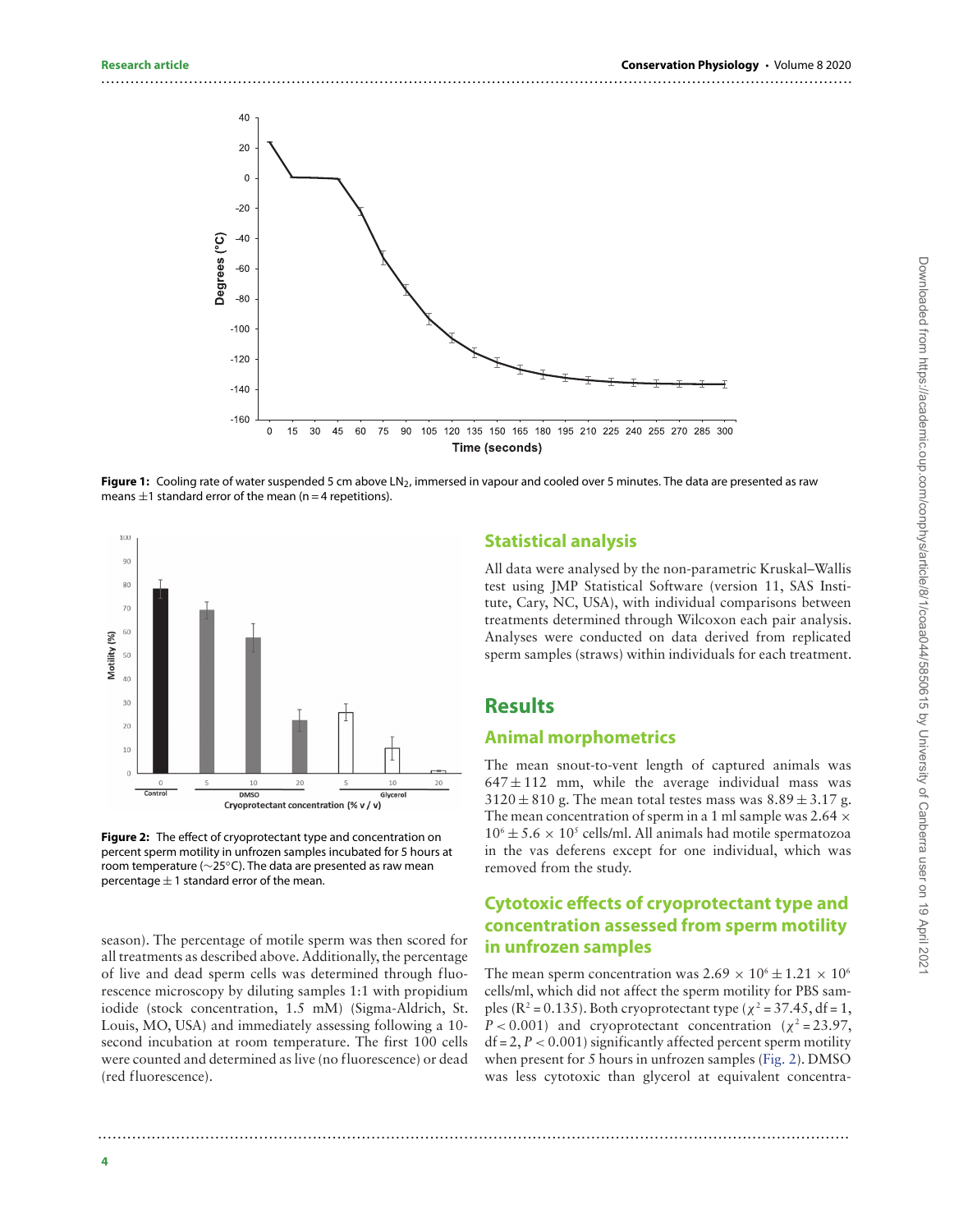

..........................................................................................................................................................

<span id="page-4-0"></span>Figure 3: Light and confocal microscopy images of normal V. panoptes sperm following cryopreservation. Sperm were frozen in 10% v/v DMSO.

..........................................................................................................................................................

tions, with percent motility decreasing as cryoprotectant concentration increased for both cryoprotectants [\(Fig. 2\)](#page-3-1). There was no significant difference in sperm motility when incubated at the highest DMSO concentration (20% v/v) compared with the lowest glycerol concentration (5% v/v;  $\chi^2$  = 1.27, df = 1, P = 0.26). The highest motility maintained in the presence of a cryoprotectant was in 5% v/v DMSO, with a mean of  $69.2 \pm 4.2\%$  motile sperm when incubated at room temperature, which was not statistically different to the PBS only (no cryoprotectant) control  $(78.3 \pm 4\%; \chi^2 = 3.21,$  $df = 1$ ,  $P = 0.07$ ). Sperm incubated in 10% v/v DMSO also retained high percent motility  $(57.5 \pm 6.1\%)$  comparable to the 5% v/v treatment ( $\chi^2 = 2.37$ , df = 1, P = 0.124), but all other cryoprotectant media markedly reduced percent sperm motility when incubated at room temperature [\(Fig. 2\)](#page-3-1).

#### **Effect of rapid cold shock**

Exposure to a rapid temperature decline (cold shock) did not affect mean sperm motility  $(83.1\% \pm 2.5)$  compared with sperm exposed to room temperature only  $(82.9\% \pm 3.2)$  $(\chi^2 = 0.241, df = 1, P = 0.624).$ 

## **Effect of freezing and thawing on sperm motility assessed post-thaw in the presence or absence of caffeine.**

#### **Samples without post-thaw addition of caffeine**

The sperm concentration for both individuals was 2.96  $\times$  10<sup>6</sup> and 2.64  $\times$  10<sup>6</sup> cells/ml. Both cryoprotectant type  $(\chi^2 = 6.89, df = 1, P = 0.009)$  and concentration  $(\chi^2 = 17.98,$ 



<span id="page-4-1"></span>**Figure 4:** The effect of cryoprotectant type and concentration during cryopreservation and the addition of 10 mM caffeine post-thaw on percent sperm motility assessed after thawing of samples. Data are presented as raw means  $\pm 1$  standard error of the mean.

df = 2, P *<* 0.001) significantly affected the percent motility of post-thawed spermatozoa, with the mid-range concentration (10% v/v) yielding the highest post-thaw recovery for both cryoprotectants and DMSO yielding higher post-thaw motility than glycerol [\(Figs. 3](#page-4-0) and [4](#page-4-1) ). However, even the best protocol, utilizing 10% v/v DMSO, yielded a mean post-thaw motility of only  $18.1 \pm 6.2\%$ ; a marked reduction compared to the  $57.5 \pm 6.1\%$  motility observed for sperm incubated in 10% v/v DMSO at room temperature for 5 hours, or to unfrozen sperm in PBS  $(88.2 \pm 1.2\%)$  [\(Figs 2](#page-3-1) and [4\)](#page-4-1).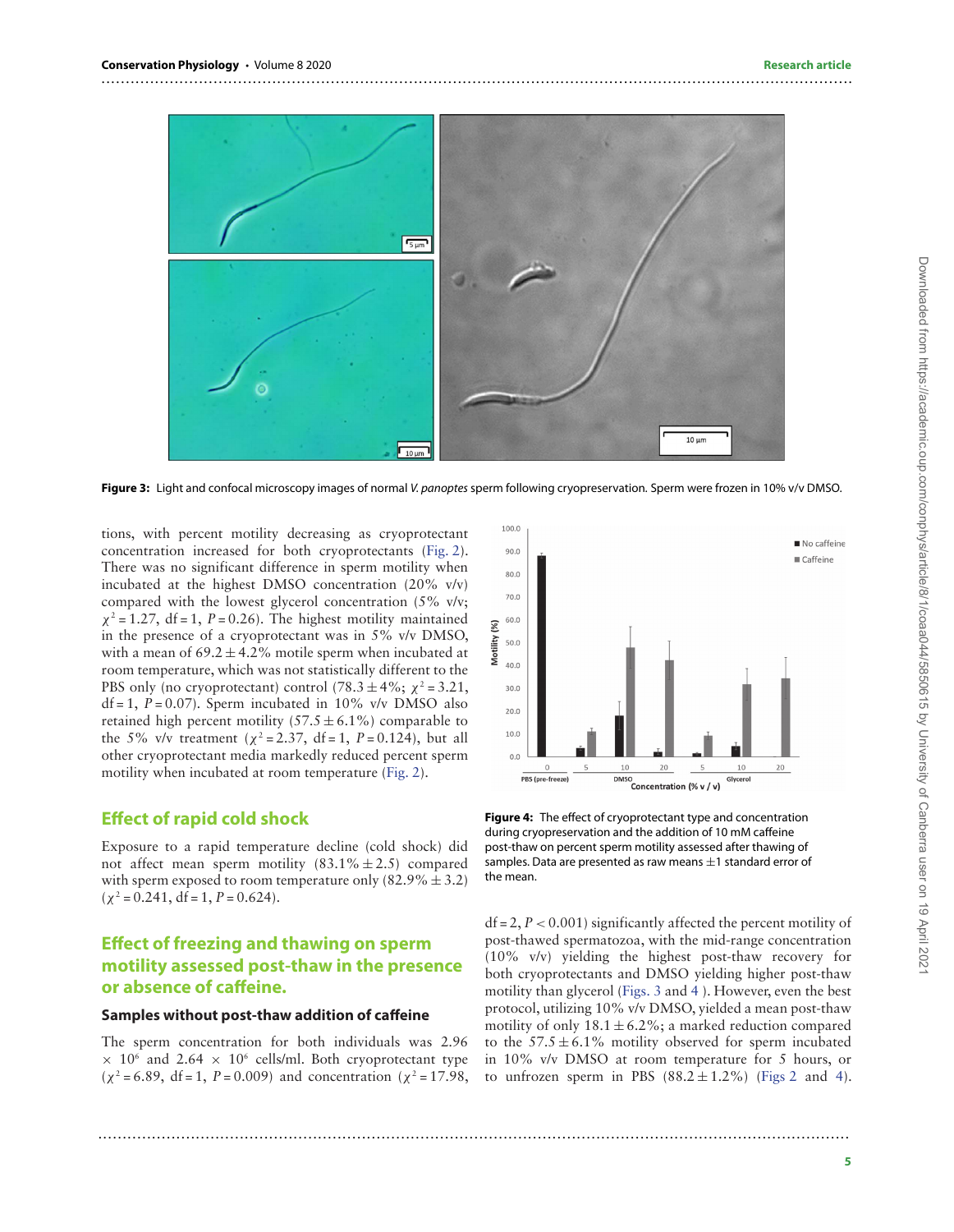The percentage of intact plasma membranes also differed between sperm frozen in PBS only  $(5.3 \pm 3.5\%)$  compared with sperm frozen in 10% v/v DMSO  $(47.8 \pm 7.2\%)$   $(\chi^2 = 5.4,$  $df = 1, P = 0.02$  [\(Fig. 6\)](#page-5-0).

#### **Samples with post-thaw addition of caffeine**

The addition of caffeine to the sperm samples post-thaw significantly increased the percent motility of sperm for all cryoprotectant protocols  $(\chi^2 = 58.68, df = 1, P < 0.001;$ [Fig. 4\)](#page-4-1). The positive effect of caffeine was further influenced by the concentration of both DMSO and glycerol cryoprotectants, with higher concentrations resulting in a significantly higher percentage of motile sperm ( $\chi^2$  = 12.79,  $df = 2$ ,  $P = 0.002$ ; [Fig. 4\)](#page-4-1). The highest recovery after the postthaw addition of caffeine occurred in 10% v/v and 20% v/v DMSO, resulting in post-thaw motility of  $48 \pm 9.1\%$  and  $42.3 \pm 8.4\%$ , respectively; comparable to the percent motility observed at equivalent cryoprotectant concentrations prefreeze [\(Figs 2](#page-3-1) and [4\)](#page-4-1).

#### **Comparison of post-thaw samples (10% v/v DMSO) between seasons (April vs. December 2017)**

Samples of sperm from animals collected at the end of one breeding season (April 2017;  $n = 2$ ), did not differ in their post-thaw motility between both caffeine and noncaffeine samples when compared to animals collected at the start of the following breeding season (December 2017; n = 3)  $(\chi^2 = 1.42, df = 1, P = 0.233; Fig. 5)$  $(\chi^2 = 1.42, df = 1, P = 0.233; Fig. 5)$ . Mean post-thaw motility for caffeine samples was  $47.96 \pm 6.4\%$  in April and  $48.6 \pm 5.9\%$  in December 2017, while samples without caffeine had a mean post-thaw motility of  $18.06 \pm 4.7\%$  and  $26.58 \pm 4.3\%$  for April and December 2017, respectively.



<span id="page-5-1"></span>**Figure 5:** Comparison of post-thaw sperm motility between animals captured during April ( $n = 2$ ) and December ( $n = 3$ ) for samples frozen with 10% v/v DMSO, with or without the presence of caffeine. Data are presented as raw means  $\pm 1$  standard error of the mean (derived from 12 repetitions per animal).



<span id="page-5-0"></span>**Figure 6:** Comparison between the percentage of live cells following sperm cryopreservation ( $n = 4$ ) with 10% v/v DMSO. Data are presented as raw means  $\pm 1$  standard error of the mean.

### **Discussion**

..........................................................................................................................................................

..........................................................................................................................................................

The main outcomes for our study are two-fold: (1) we demonstrated the capacity to yield high levels of post-thaw motile sperm in the lizard *V. panoptes* and (2) post-thaw incubation in caffeine containing media resulted in a marked and statistically significant increase in percent motility, suggesting reversible metabolic cryobiological effects rather than irreversible structural damage during freeze-thaw protocols. As far as we are aware, our sperm cryopreservation and recovery protocol for this lizard species using the novel approach of post-thaw incubation in caffeine has produced the highest post-thaw recovery of motile spermatozoa for any reptile reported to date [\(Browne](#page-6-0), et al., 2011; Clulow and Clulow, 2016; Young, et al.[, 2017\). Importantly, this study has also](#page-7-0) highlighted the different types of damage that may occur within spermatozoa as a consequence of their cryopreservation, i.e. reversible loss of motility, probably due to reduction in metabolic substrates or co-factors [\(Barkay](#page-6-3) et al., 1977; [Mbizvo](#page-7-15), et al., 1993), versus irreversible structural damage [\(Holt, 2000a;](#page-7-18) [Holt, 2000b\)](#page-7-19).

We found the greatest recovery of sperm motility after cryopreservation was produced with a protocol involving a combination of 10% v/v DMSO in PBS (Ca<sup>++</sup>, Mg<sup>++</sup> free) and a cooling rate of −32.1◦C/min for 5 minutes before plunging into LN2, followed by a 10-minute post-thaw incubation in 10 mM of caffeine with PBS, resulting in 48% post-thaw motility of cryopreserved samples (compared to ∼88.2% of motility in unfrozen samples). This was also repeated in a separate set of animals  $(n = 3)$  where there was no difference in post-thaw motility, thus demonstrating the repeatability of the protocol [\(Fig. 4\)](#page-4-1). Additionally, the interaction between high CPA concentration and caffeine on increased sperm motility showed that the effects of cryopreservation in permeating CPAs are reversible following thawing. However, this was not the case for low CPA concentrations  $(5\% \text{ v/v})$  illustrating that the reversibility is a concentration-dependent phenomenon. This may reflect a reduced capacity of cryoprotectants to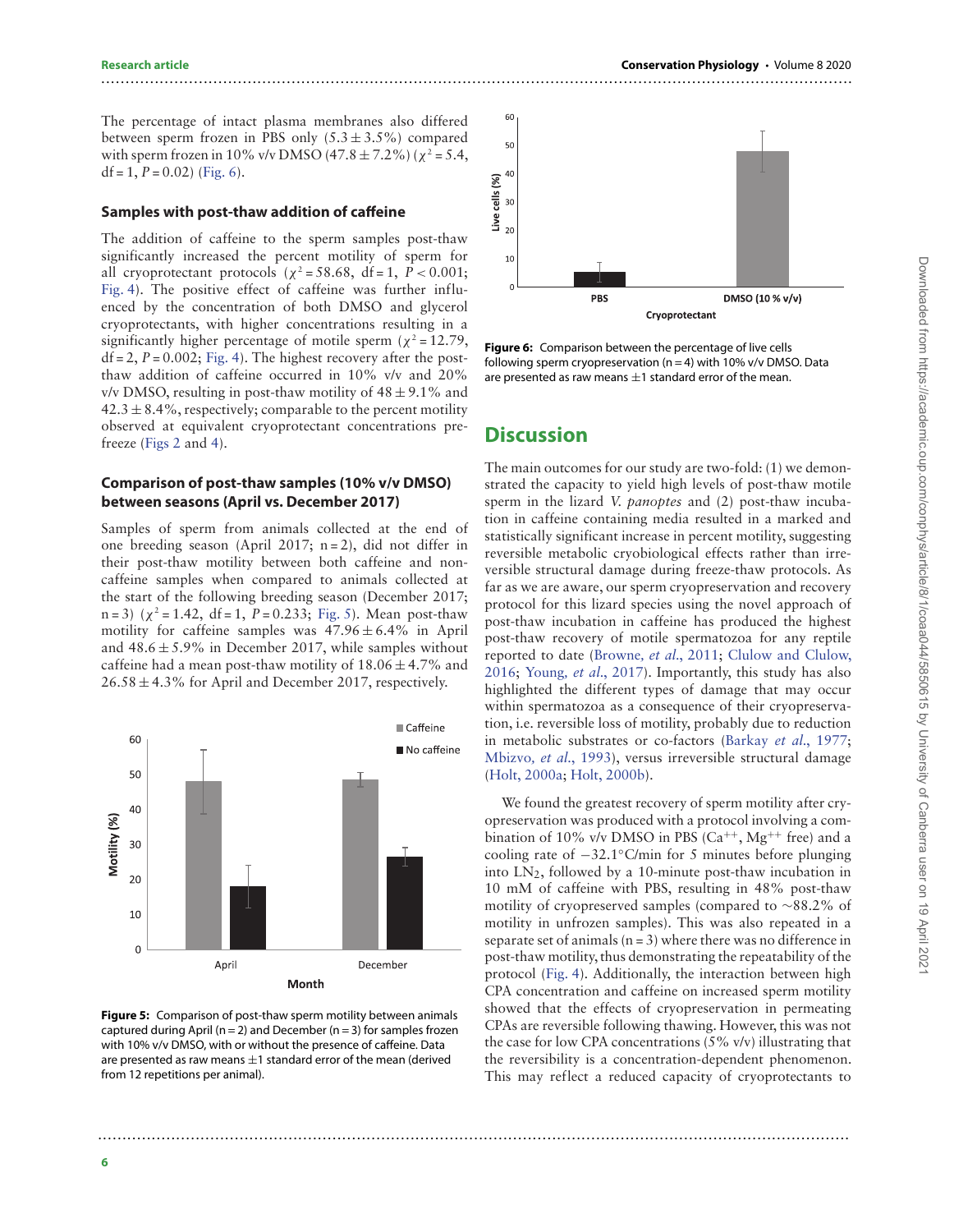protect against irreversible structural damage at lower CPA concentrations, in contrast to higher concentrations that may protect against structural damage even if they are exerting [some cytotoxic effects \(Elliott](#page-7-21) et al.[, 2017;](#page-7-20) Gao and Critser, 2000; [Holt, 2000a\)](#page-7-18).

Cryodamage is not limited to the sperm plasma membrane, but can also affect mitochondrial activity resulting in reduced ATP production and metabolism required to sustain motility, partially mediated through loss of cAMP and other cytoplas-mic factors to the external environment (Elliott, et al.[, 2017;](#page-7-20) [O'connell](#page-8-8) et al., 2002). Phosphodiesterase inhibitors such as caffeine are known to increase intracellular levels of cAMP in sperm (Lardy et al.[, 1971\)](#page-7-22), and cAMP is a major mediator of sperm motility through control of downstream phosphorylation events via its role in regulation of kinase activity. Indeed, recent work has shown that reptilian sperm may have the full range of phosphorylation-mediated cellular mechanisms associated with capacitation, motility and metabolic [regulation found in mammalian sperm \(Nixon](#page-7-23) et al., 2016; Nixon et al.[, 2019\)](#page-7-24), and the action of caffeine on V. panoptes sperm in the current study suggests that restoration of activity in these pathways may be occurring through increased levels of cAMP in post-thaw sperm induced by the addition of caffeine.

The evidence here suggests there is a complex interaction between the cytotoxicity of cryoprotectants and their protective effects against cryodamage analogous to the trade-offs in the two factor (cooling rate/dehydration versus osmotic damage) cryoinjury model of Mazur (Mazur et al., [1972\). DMSO was a more successful CPA than glycerol for](#page-7-25) both room temperature and frozen-thawed sperm in terms of maintaining motility, which is similar to the report for the Argentinian black and white tegu, Salvator merianae (Young, et al.[, 2017\). In contrast, the only other accounts of reptilian](#page-8-0) sperm cryopreservation featuring a comparison of DMSO and glycerol were in the saltwater crocodile (Crocodylus porosus), where it was found that 5% v/v glycerol was the most effective cryoprotectant [\(Johnston](#page-7-17), et al., 2017), and an abstract describing the behaviour of rattle snake sperm that also suggested glycerol was a more effective cryoprotectant [\(Zacariotti](#page-8-9) et al., 2011). Although there have been sporadic and taxonomically dispersed attempts at reptile sperm cryopreservation, the percentage of viable spermatozoa recovered post-thaw is variable and often lower [than reported for other vertebrate taxa \(Clulow and Clulow,](#page-7-0) 2016). For example, snake semen has been cryopreserved with ∼30% post-thaw recovery [\(Millar and Watson, 2001\)](#page-7-26), whereas the best reported outcome for crocodilian semen cryopreservation ranges from 9.3–14.2% mean post-thaw motility [\(Johnston](#page-7-17), *et al.*, 2017). In what appears to be the only report of lizard sperm cryopreservation, the mean recovery of post-thaw motility as a percentage of the initial fresh motility was 47.8% (Young, et al.[, 2017\)](#page-8-0), among the highest reported recovery rates for reptilian sperm. Our post-thaw motility for samples frozen in 10% v/v DMSO

when compared to the initial sperm motility was 54.4%, which is greater than any previous reported levels of postthaw motility for a lizard species. Although these differences could be attributed to species-specific effects or differences between protocols (i.e. freeze-rate, media type, thawing rate, etc.), our results demonstrate the applicability of sperm cryopreservation in reptile species. While it appears that glycerol is a less effective CPA than DMSO for V. panoptes, this should be tested for other lizard species before generalized protocols advocating DMSO as the rule are put forward.

Our findings provide significant progress for the development of a model cryopreservation protocol for lizards, building on the recent report by Young[, et al.](#page-8-0) (2017) with Argentinian black and white tegu sperm, with a protocol that yields high levels of post-thaw motile sperm. Future research should aim to test how applicable the current media conditions and sperm handling procedures optimized for V. panoptes are to other species of lizards, as well as protocols for other lineages of reptiles that are more phylogenetically removed such as the turtles and crocodilians. Studies in other groups of vertebrates suggest that ART protocols are not [always transferable between long-divided lineages \(Clulow](#page-7-0) and Clulow, 2016; [Clulow](#page-7-27) et al., 2018; [2019\)](#page-7-28), and hence it is important to test the current method for V. panoptes across multiple lineages within the Reptilia.

## **Acknowledgments**

We thank Hugh James, Cherie Colyer-Morris, Belinda Howe and Mark Bennett for assistance in the field.

# **Funding**

..........................................................................................................................................................

The work was supported by the Jane Fenwick Foundation.

# **Declaration of interest**

The authors declare they have no conflicts of interest.

# **References**

- <span id="page-6-3"></span>Barkay J, Zuckerman H, Sklan D, Gordon S (1977) Effect of caffeine on increasing the motility of frozen human sperm. Fertil Steril 28: 175–177.
- <span id="page-6-2"></span>Best BP (2015) Cryoprotectant toxicity: facts, issues, and questions. Rejuvenation Res 18: 422–436.
- <span id="page-6-1"></span>Böhm M, Collen B, Baillie JE, Bowles P, Chanson J, Cox N, Hammerson G, Hoffmann M, Livingstone SR, Ram M (2013) The conservation status of the world's reptiles. Biol Conserv 157: 372–385.
- <span id="page-6-0"></span>Browne R, Li H, Robertson H, Uteshev V, Shishova N, McGinnity D, Nofs S, Figiel C, Mansour N, Lloyd R (2011) Reptile and amphibian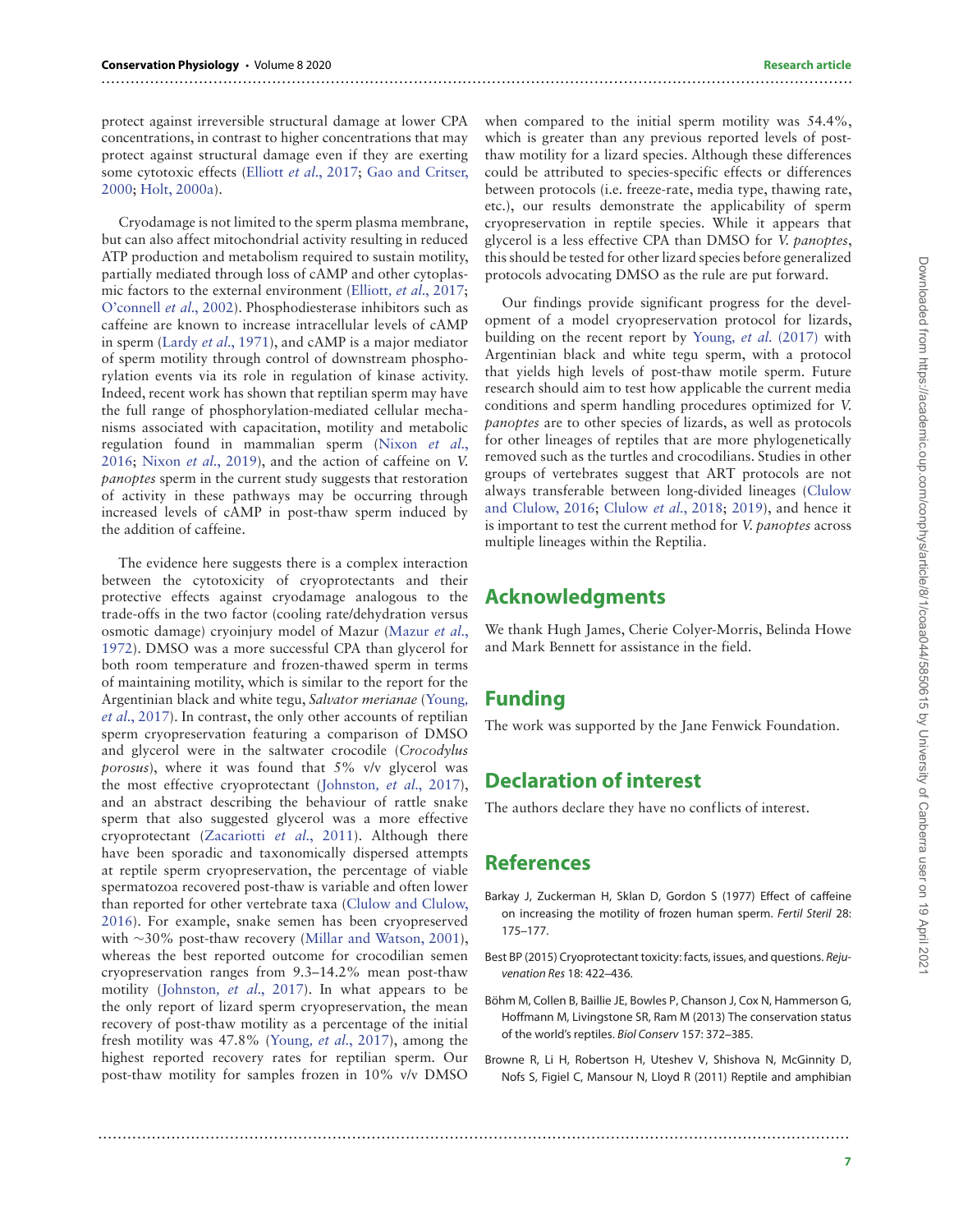nologies. Russ J Herpet 18: 165–174.

..........................................................................................................................................................

- <span id="page-7-0"></span>Clulow J, Clulow S (2016) Cryopreservation and other assisted reproductive technologies for the conservation of threatened amphibians and reptiles: bringing the arts up to speed. Reprod Fertil Dev 28: 1116–1132.
- <span id="page-7-27"></span>Clulow J, Pomering M, Herbert D, Upton R, Calatayud N, Clulow S, Mahony MJ, Trudeau VL (2018) Differential success in obtaining gametes between male and female Australian temperate frogs by hormonal induction: a review. Gen Comp Endocrinol 265: 141–148.
- <span id="page-7-28"></span><span id="page-7-18"></span><span id="page-7-3"></span>Clulow J, Upton R, Trudeau VL, Clulow S (2019) Amphibian assisted reproductive technologies: moving from technology to application. In P Comizzoli, JL Brown, WV Holt, eds, Reproductive Sciences in Animal Conservation. Springer, Cham, pp. 413–463.
- <span id="page-7-19"></span><span id="page-7-11"></span>Comizzoli P, Songsasen N, Hagedorn M, Wildt D (2012) Comparative cryobiological traits and requirements for gametes and gonadal tissues collected from wildlife species. Theriogenology 78: 1666–1681.
- <span id="page-7-16"></span><span id="page-7-1"></span>de la Cruz FRM, Manríquez NL, Ríos EA, Ibargüengoytía N (2014) Male reproductive cycles in lizards. In JL Rheubert, DS Siegel, SE Trauth, eds, Reproductive Biology and Phylogeny of Lizards and Tuatara. CRC Press: Taylor & Francis Group, Boca Raton, pp. 314–351.
- <span id="page-7-17"></span><span id="page-7-14"></span>Depeiges A, Dacheux J (1985) Acquisition of sperm motility and its maintenance during storage in the lizard, Lacerta vivipara. J Reprod Fertil 74: 23–27.
- <span id="page-7-22"></span><span id="page-7-10"></span>Dinnyes A, Liu J, Nedambale T (2007) Novel gamete storage. Reprod Fertil Dev 19: 719–731.
- <span id="page-7-5"></span>Doody J, Green B, Rhind D, Castellano C, Sims R, Robinson T (2009) Population-level declines in Australian predators caused by an invasive species. Animal Conserv 12: 46–53.
- <span id="page-7-25"></span><span id="page-7-8"></span><span id="page-7-6"></span>Doody JS, Mayes P, Clulow S, Rhind D, Green B, Castellano CM, D'Amore D, Mchenry C (2014) Impacts of the invasive cane toad on aquatic reptiles in a highly modified ecosystem: the importance of replicating impact studies. Biol invasions 16: 2303–2309.
- <span id="page-7-15"></span><span id="page-7-7"></span>Doody JS, Rhind D, Green B, Castellano C, McHenry C, Clulow S (2017) Chronic effects of an invasive species on an animal community. Ecology 98: 2093–2101.
- <span id="page-7-26"></span><span id="page-7-9"></span>Doody JS, Soanes R, Castellano CM, Rhind D, Green B, McHenry CR, Clulow S (2015) Invasive toads shift predator–prey densities in animal communities by removing top predators. Ecology 96: 2544–2554.
- <span id="page-7-2"></span>Doody JS, McHenry C, Letnic M, Everitt C, Sawyer G, Clulow S (2019) Forecasting the spatiotemporal pattern of the cane toad invasion into North-Western Australia. Wildlife Res 45: 718–725.
- <span id="page-7-23"></span><span id="page-7-20"></span>Elliott GD, Wang S, Fuller BJ (2017) Cryoprotectants: a review of the actions and applications of cryoprotective solutes that modulate cell recovery from ultra-low temperatures. Cryobiology 76: 74–91.
- <span id="page-7-12"></span>Fahy GM (1986) The relevance of cryoprotectant "toxicity" to cryobiology. Cryobiology 23: 1–13.
- <span id="page-7-24"></span><span id="page-7-13"></span>Fahy GM (2010) Cryoprotectant toxicity neutralization. Cryobiology 60: S45–S53.

- <span id="page-7-21"></span><span id="page-7-4"></span>conservation through gene banking and other reproduction tech-Gao D, Critser J (2000) Mechanisms of cryoinjury in living cells. ILAR J 41: 187–196.
	- Gibbons JW, Scott DE, Ryan TJ, Buhlmann KA, Tuberville TD, Metts BS, Greene JL, Mills T, Leiden Y, Poppy S (2000) The global decline of reptiles, déjà vu amphibians reptile species are declining on a global scale. Six significant threats to reptile populations are habitat loss and degradation, introduced invasive species, environmental pollution, disease, unsustainable use, and global climate change. BioScience 50: 653–666.
	- Grigg G, Kirshner D (2015) Biology and Evolution of Crocodylians. CSIRO Publishing, Ithica.
	- Holt W (2000a) Basic aspects of frozen storage of semen. Animal Reprod Sci 62: 3–22.
	- Holt W (2000b) Fundamental aspects of sperm cryobiology: the importance of species and individual differences. Theriogenology 53: 47–58.
	- Howard J, Lynch C, Santymire R, Marinari P, Wildt D (2015) Recovery of gene diversity using long-term cryopreserved spermatozoa and artificial insemination in the endangered black-footed ferret. Animal Conserv 19: 102–111.
	- Johnston S, Qualischefski E, Cooper J, McLeod R, Lever J, Nixon B, Anderson A, Hobbs R, Gosálvez J, López-Fernández C (2017) Cryopreservation of saltwater crocodile (Crocodylus porosus) spermatozoa. Reprod Fertil Dev 29: 2235–2244.
	- Lardy HA, Garbers DL, Lust W, First NL (1971) Effects of phosphodiesterase inhibitors and cyclic nucleotides on sperm respiration and motility. Biochemistry 10: 1825–1831.
	- Lever C (2006) The Cane Toad: The History and Ecology of a Successful Colonist. Springer, West Yorkshire.
	- Mazur P, Leibo S, Chu E (1972) A two-factor hypothesis of freezing injury: evidence from chinese hamster tissue-culture cells. Exp Cell Res 71: 345–355.
	- Mbizvo MT, Johnston RC, Baker GH (1993) The effect of the motility stimulants, caffeine, pentoxifylline, and 2-deoxyadenosine on hyperactivation of cryopreserved human sperm. Fertil Steril 59: 1112–1117.
	- Millar J, Watson P (2001) Cryopreservation of gametes and embryos in reptiles and amphibians. In PF Watson, WV Holt, eds, Cryobanking the Genetic Resource: Wildlife Conservation for the Future. Taylor & Francis, London, pp. 171–178.
	- Molinia FC, Bell T, Norbury G, Cree A, Gleeson DM (2010) Assisted breeding of skinks or how to teach a lizard old tricks. Herpetol Conserv Biol 5: 311–319.
	- Nixon B, Anderson AL, Smith ND, McLeod R, Johnston SD (2016) The Australian saltwater crocodile (Crocodylus porosus) provides evidence that the capacitation of spermatozoa may extend beyond the mammalian lineage. Proc R Soc B Biol Sci 283: 20160495.
	- Nixon B, Johnston SD, Skerrett-Byrne DA, Anderson AL, Stanger SJ, Bromfield EG, Martin JH, Hansbro PM, Dun MD (2019) Modifica-